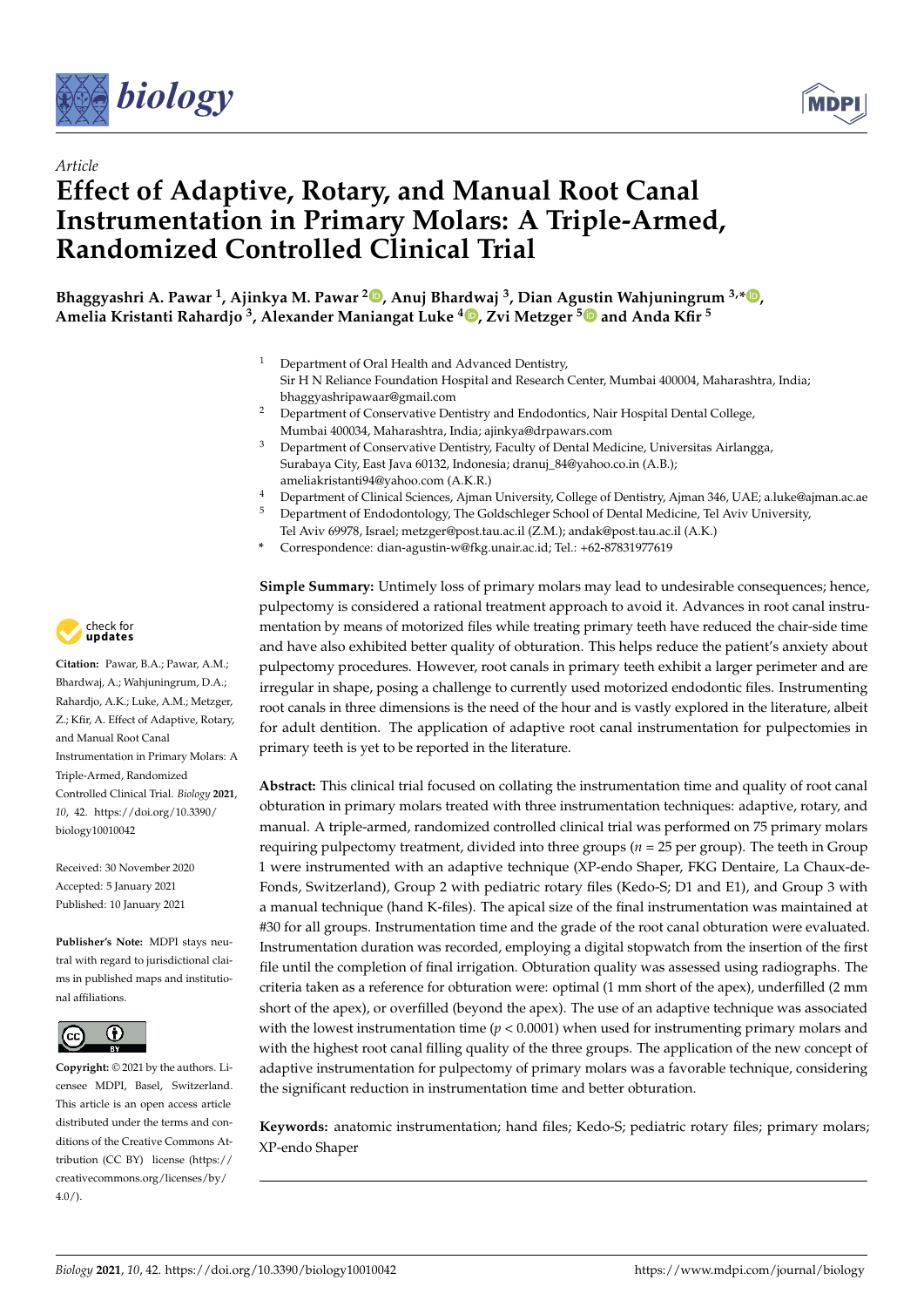#### **1. Introduction**

A current trend in pediatric dentistry is to perform pulpectomy procedures on necrotic primary teeth to maintain their function and avoid extraction and space loss [1]. The aim of root canal instrumentation in primary teeth is the mechanical shaping of the entire root canal space, chemical cleansing (using a desired root canal irrigant to the apex), and subsequent obturation (to the apex), which must all take place in a short duration of time [2,3]. Root canal instrumentation should result in the removal of vital and necrotic pulp tissue, infected dentine, and debris from the root canal system and its irregularities [2,3].

Conventionally, pulpectomy procedures were carried out using hand instrumentation (reamers, K-files, or H-files). Barr et al. introduced the use of rotary file instrumentation for this procedure, and the motorized instrumentation was found to be an efficient technique [4]. With the use of rotary files, instrumentation time decreased, increasing children's cooperation during treatment [5]. In spite of the fact that rotary files have been widely used for root canal treatments of permanent teeth, their use for primary dentition is still emerging.

Nickel-titanium (NiTi) rotary instruments are quick, safer, and precision-aligned, with a minimized risk of procedural errors. They also provide a good taper, thus aiding to achieve better obturation quality [6]. Several rotary files have been introduced and clinically evaluated for use in pediatric endodontics [7–13]. Rotary files have a solid central metal core with a rotating blade and flutes. Considering that canals are simple, straight, and narrow, with a round cross-section, these endodontic files may effectively achieve the goals of root canal shaping. However, in cases where the root canal is large and/or irregularly shaped, these files may become inadequate. They may leave most of the root canal space unaltered, thereby potentially leaving behind infected tissue [14,15]. Primary molars often exhibit ovoid- or ribbon-shaped root canals in their coronal part and oval shapes toward the apex [16]. Such canals constitute a crucial challenge for adequate root canal cleaning, shaping, and disinfection, chiefly when rotary instruments are used for shaping [17].

Recently, a new concept of an adaptive mechanized file was developed: the snakeshaped XP-endo Shaper file (FKG Dentaire, La Chaux-de-Fonds, Switzerland). It is manufactured from an innovative, thermomechanically treated NiTi alloy (Max-Wire, Martensite-Austenite Electropolished File). The wire has a size/taper of 30/0.01, which, according to the manufacturer, makes it more flexible and resistant to cyclic fatigue. Its booster tip features six cutting edges and a smooth transition from the base of the tip to the helical shaft [18]. The shape of this snake-shaped file is temperature-dependent; it is relatively straight at room temperature (M-phase) and transforms to a more "snake-like" shape when exposed to root canal temperature (A-phase) (Figure 1). When rotated at body temperature, the "envelope of motion" of the file results in a final canal preparation of a minimum of 30/0.04. These features enable the instrument to enlarge a canal from an apical size of #15 to #30 with a single instrument, without the need for long-established incremental instrument sizes.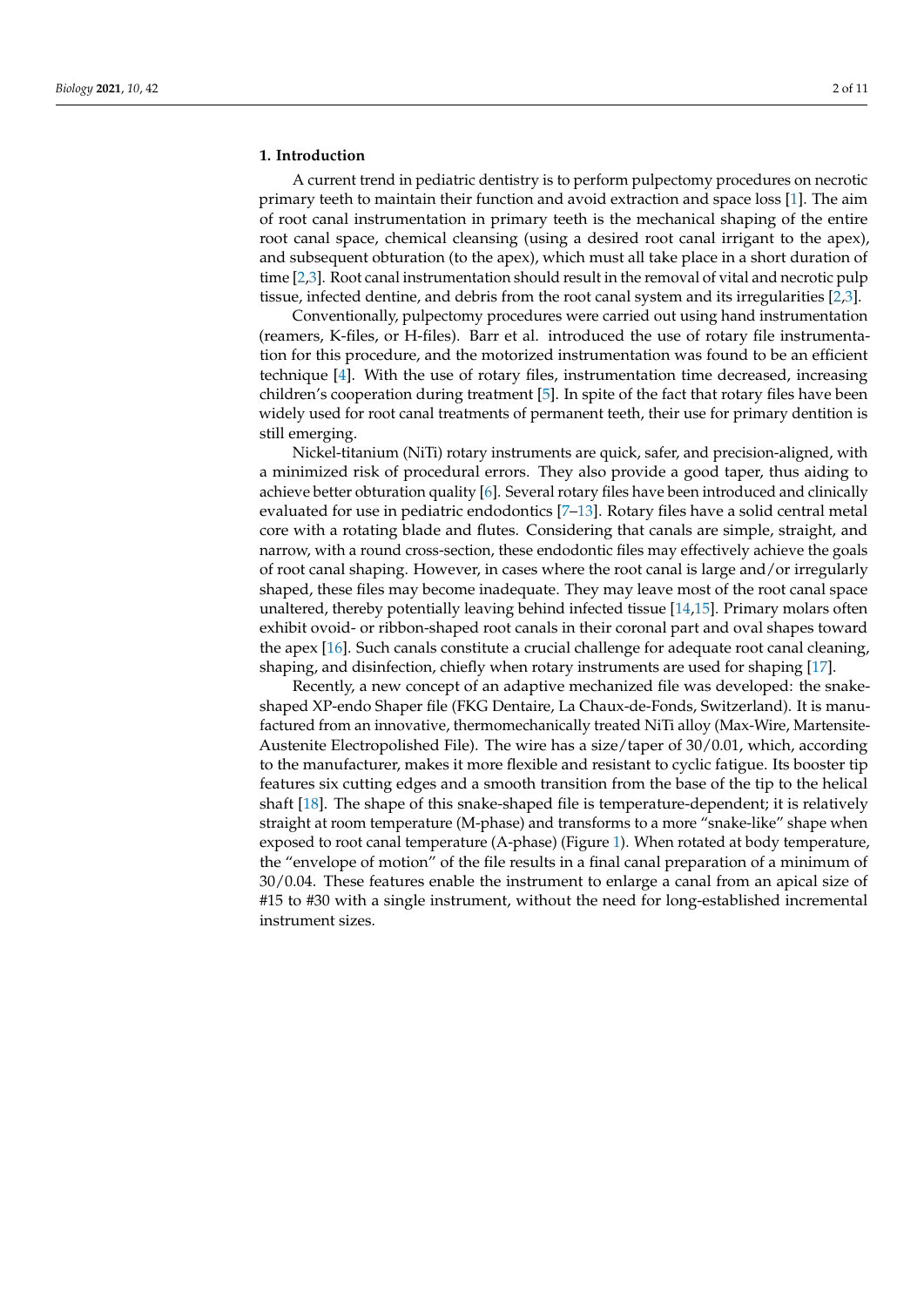

**Figure 1.** Temperature-dependent shape transition of the XP-endo Shaper. (**A**) XP-endo Shaper file at room temperature (20 $\degree$ C); (**B**) the same file at body temperature (35 $\degree$ C). The extremely flexible file will push itself into canal recesses not reachable by rotary NiTi files.

The file was specifically designed to adapt to the 3D morphology of root canal systems, including those with an oval cross-section. The file's "envelope of motion" is flexible and may contract and expand as it is moved along the length of the root canal, which results in asymmetrical motion. This asymmetrical motion of the file results in reaching canal irregularities and addressing most of the root canal space [19]. It has been reported as being more effective compared to solid metal-cored rotary files when used in nonround root canals [20].

To the best of the authors' knowledge, there is no report on the use of this adaptive endodontic instrumentation technology in primary dentition to date. Thus, it was important to a conduct systematic clinical trial to arrive at a definitive and conclusive outcome for this approach. The current clinical study aimed to respond to this gap in knowledge and compare the instrumentation time and obturation quality of the XP-endo Shaper adaptive system with those of the pediatric rotary file Kedo-S and the manual hand K-files instrumentation serving as the control.

# **2. Materials and Methods**

The current investigation consisted of a triple-armed, single-blinded, randomized clinical trial following Ethical Committee approval from the College of Dental Sciences and Hospital, Rau, Indore, India (CDSH/IEC/2018-19/004. The sample size was determined, referring to a previous trial reported by Priyadarshini et al. [21], where instrumentation time and obturation quality were assessed. The power was set at 80%, with alpha-level  $(\alpha)$ set at 0.05. The means of instrumentation times in minutes (min) from the previous studies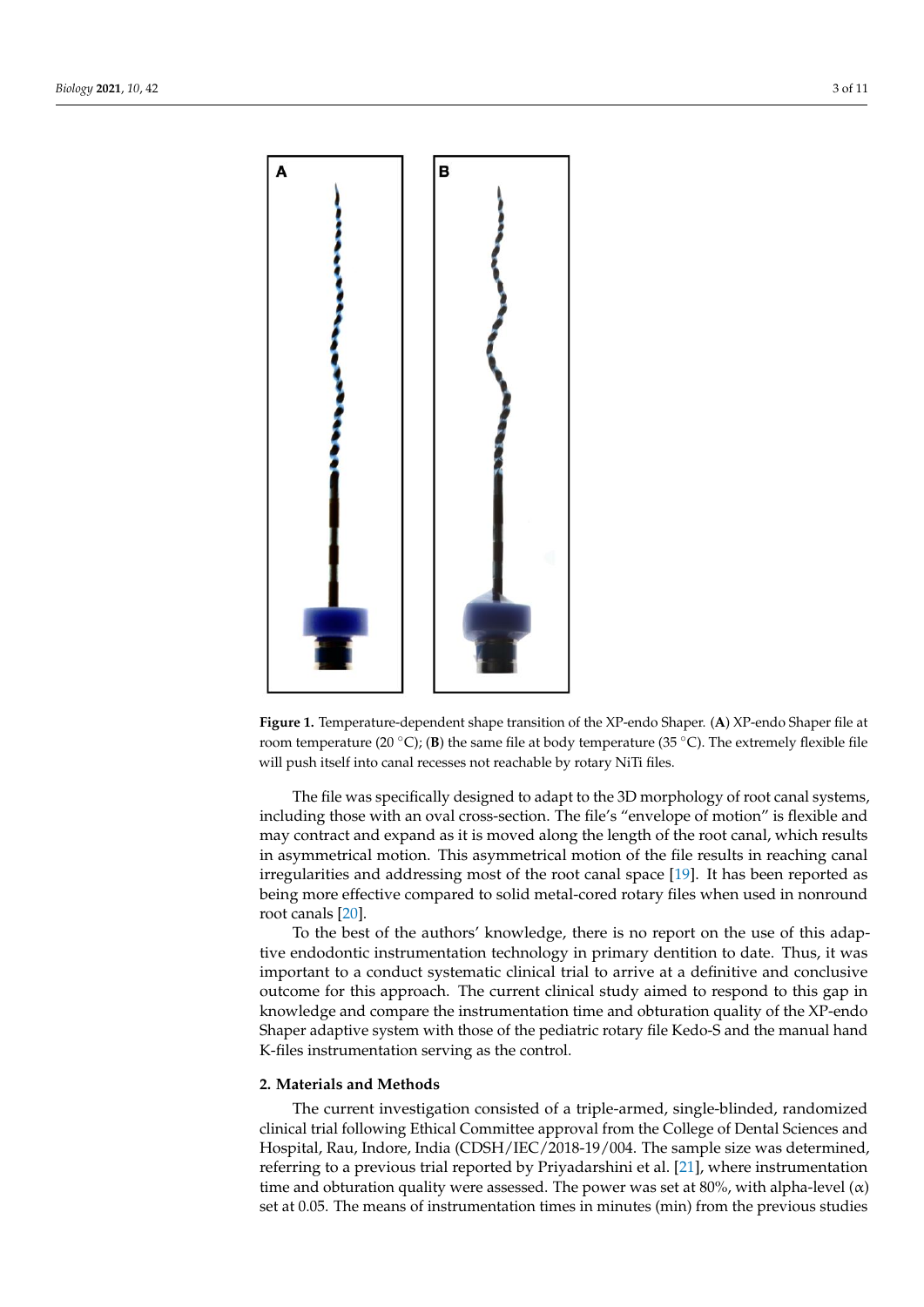were 3.4827  $\pm$  0.48657 and 6.2167  $\pm$  0.30978 for the Kedo-S and hand files, respectively. The allocation ratio used was 1:1. With the above parameters, the target sample size was derived to 15 samples per group, but we increased it to 25 samples per group, 75 patients total for the current randomized clinical trial.

# *2.1. Patient Recruitment and Allocation*

The current study was executed following the guidelines of the Consolidated Standards of Reporting Trials (CONSORT) group for planning and reporting clinical trials (Figure 2). Patients in need of pulpectomy in primary molars (first and second, maxillary and mandibular) were included in the current study. A total of 90 patients were recruited after obtaining informed consent from the parents. Patients of both genders and betwixt the age group of 4 and 9 years were included in the study.



**Figure 2.** CONSORT flow chart complied during the different stages of this triple-armed, randomized clinical trial.

The inclusion criteria were patients with necrotic posterior teeth containing at least one necrotic pulp canal, abscess, or sinus tract or radiolucency in the furcation or periapical area and presenting a behavior rating of  $4 (+)$  or  $5 (+)$ , according to the modified Frankl scale of behavior assessment proposed by Wright [22]. Only teeth with a minimum of 2/3 root structures remaining (confirmed radiographically) and ample crown structure for rubber dam clamp placement and crown placement were included. After access cavity, teeth with 3 canals were included in the present study for the standardization of instrumentation time, treating the same number of canals for the 3 groups.

The exclusion criteria were patients who failed to provide informed consent, presenting a Frankl scale of behavior assessment of less than 4, with any history of systemic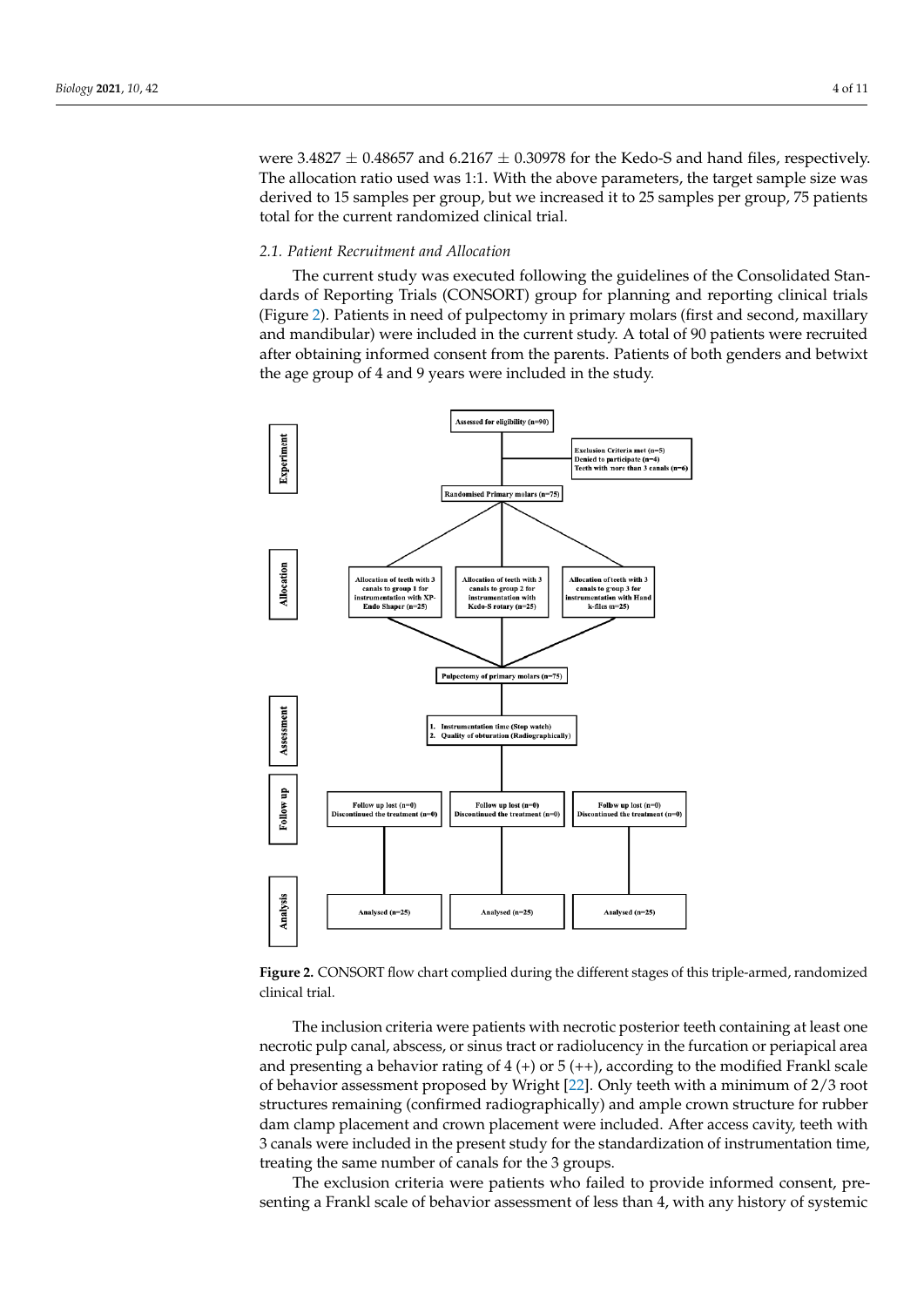illness, nonrestorable teeth, perforated pulpal floor, imprudent mobility, or pathological root resorption, as well as teeth with more than 3 canal orifices.

Following the abovementioned criteria, a total of 75 patients were recruited for the study, which included the following teeth; #54 (*n* = 12), #55 (09), #64 (12), #65 (*n* = 12), #74 (*n* = 12), #75 (*n* = 3), #84 (*n* = 12), and #85 (*n* = 3). Each set of primary molars was assigned sequential numbers in the order in which they were enrolled and divided into 3 groups of treatment (*n =* 25 per group) for the root canal instrumentation of primary molar teeth, using adaptive XP-endo Shaper rotary files, Kedo-S pediatric rotary files, and hand K-files, according to computer-generated randomization that was prepared before starting the study. Each group consisted of the same number of each type of maxillary and mandibular first and second primary molars for standardization.

All root canal treatments were accomplished in a single visit by the same operator. In the present study, the evaluating observer and the analyst were blinded to the treatment protocol for the three groups. However, as the instrumentation files have recognizable characteristics, they were potentially unable to be blinded from the operator who performed the root canal treatment.

# *2.2. Root Canal Instrumentation*

Pulpectomy was performed on the selected molars in a single visit, after administration of local anesthesia (XICAINE 2% adrenaline I.P. 1:80,000, ICPA Health Products Ltd., Mumbai, India). Following the subjective and objective signs of the local anesthesia, rubber dam (GDC Marketing, Hoshiarpur, Punjab, India) isolation was performed. The decayed substance was excavated, and an access opening was gained employing a #4 round carbide bur (Dentsply Maillefer, Tulsa, OK, USA) at elevated speed. The roof of the pulp chamber was removed using an EndoZ bur (Dentsply Maillefer), and the canal orifices were located using a DG-16 explorer (Hu-Friedy, Chicago, IL, USA). The length of each of the three root canals was determined radiographically by placing the #15 K-file (Dentsply Maillefer) into each canal. The working length (WL) was established as 1 mm short of the apex.

The type of instrumentation for the particular tooth was chosen based on the randomization protocol. In Group 1, root canal instrumentations were carried out using the adaptive XP-endo Shaper (FKG Dentaire, La Chaux-de-Fonds, Switzerland); for Groups 2 and 3, Kedo-S pediatric rotary files (D1 and E1; Reeganz Dental Care Private Limited, Chennai, India) and a hand K-file (Dentsply Maillefer, Tulsa, OK, USA) up to #30 were used, respectively.

The mechanized files were operated using the X-smart Plus endo-motor (Dentsply Maillefer). The setting for the XP-endo Shaper was 800 rpm and 1 Ncm torque, and for the Kedo-S files, a setting of 250 rpm and 2.2 Ncm torque was used. Between each file, irrigation was performed using 2.5% sodium hypochlorite (NaOCl; Prime Dental, Mumbai, India), and EDTA gel (RC Help; Prime Dental, Mumbai, India) was used as a lubricant. A final irrigation regime was performed utilizing 2 mL of 17% aqueous EDTA (DentWash; Prime Dental, Mumbai, India) and 4 mL of normal saline for all the groups.

#### 2.2.1. XP-endo Shaper Instrumentation

The allocated patients underwent root canal instrumentation using 21 mm XP-endo Shaper files. Following access cavity preparation, the canal patency was checked with a #10 K-file, and a glide path until #15 K-file was created if needed. The root canals were flooded with 2 mL of warm 2.5% NaOCl, and the XP-endo Shaper file was first placed passively until it met resistance. The tip was then retracted coronally, the endomotor was activated at a speed of 800 rpm and 1 Ncm torque, and the file was reintroduced. The file was used with light vertical strokes 4–5 times toward the WL. Once the WL was reached, the file was retracted and cleaned, apical patency was verified with the #15 K-file, the canal was irrigated again with 4 mL of warm NaOCl, and the file was used again for additional 15 strokes to the WL deeming completion of instrumentation, followed by irrigating the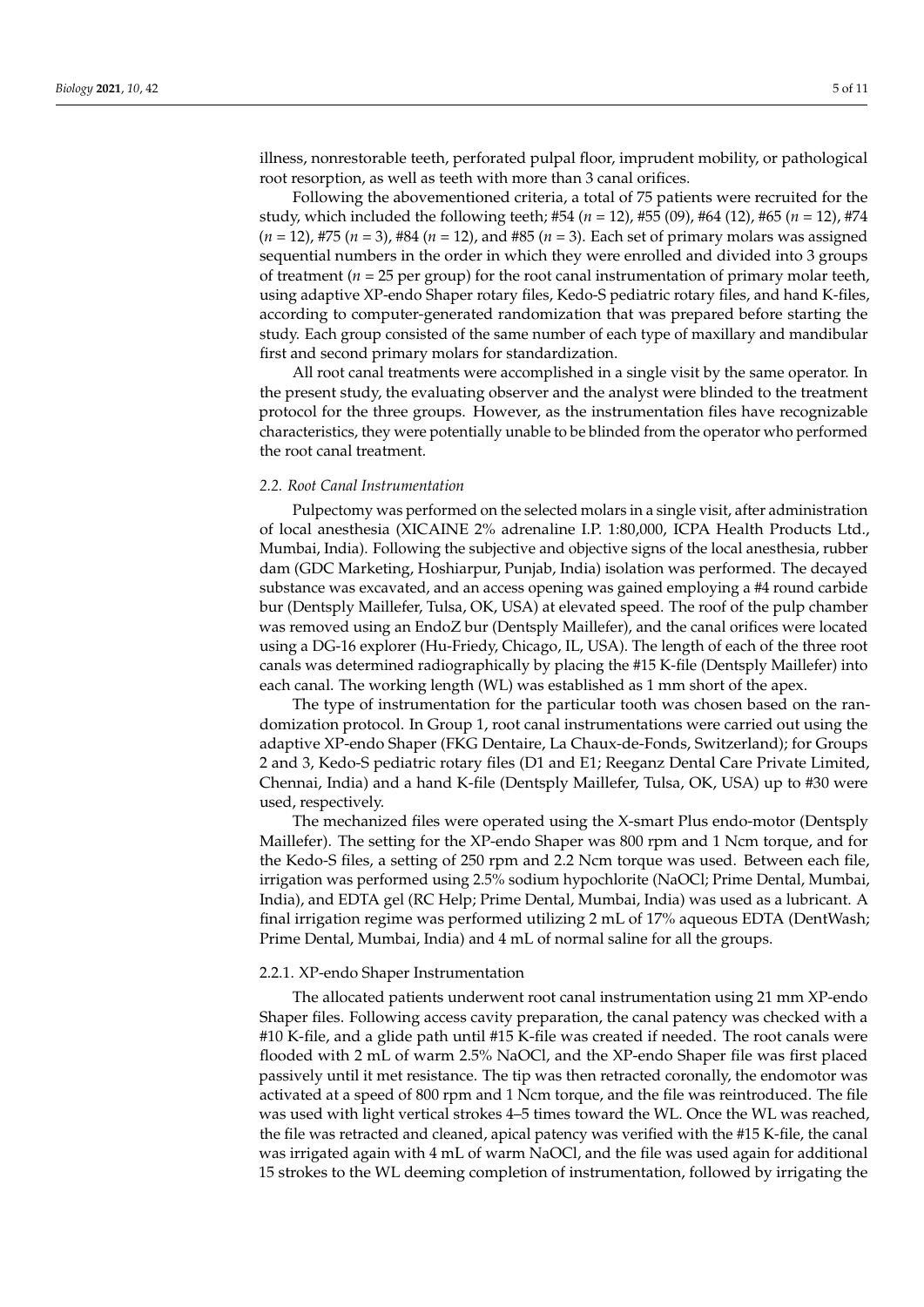canal by 4 mL of warm NaOCl, according to manufacturer's instruction. The final regime of irrigation with 17% EDTA and normal saline was performed, as mentioned earlier.

# 2.2.2. Kedo-S Instrumentation

For the patients in this group, root canal instrumentation was carried out utilizing Kedo-S E1 files (16 mm), according to the manufacturer's instructions. A tender in-and-out motion was used until the WL was reached. If the file met resistance before reaching the WL, it was retracted and cleaned, the canal was irrigated (2 mL of NaOCl), canal patency was confirmed (using a #15 K-file), and the file was reintroduced. Once the WL was reached, the file was retracted, and the was canal irrigated with 4 mL of NaOCl. The file was introduced in a vertical pecking motion until the WL was reached for an additional 5 strokes, deeming the completion of instrumentation, as stated by the manufacturer. The canals were irrigated again with 4 mL of NaOCl, and the final irrigation regime was performed.

# 2.2.3. Hand Instrumentation

The root canal instrumentation for the participants in this group was performed using the quarter-turn-and-pull motion. Stainless steel K-files were maneuvered in a sequence of #15/0.02, #20/0.02, #25/0.02, and #30/0.02 hand K-files (Mani, Tokyo, Japan). Between each file, the canal was irrigated by 2 mL of NaOCl. After the last file, the canal was irrigated by an additional 2 mL of NaOCl, and the final irrigation regime was performed.

## *2.3. Root Canal Obturation*

Post root canal instrumentation and final irrigation, the canals were dried with #30 paper points, a 0.04 taper for Groups 1 and 2, and a 0.02 taper for Group 3. The root canals were then filled with an iodoform-based calcium hydroxide paste (Metapex, META Biomed, Colmar, PA, USA), utilizing the pressure syringe with a needle. Furthermore, the hand file was used to push the paste to just short of the apex. The coronal surplus of the paste was excavated, and the coronal cavity was filled with glass ionomer cement (Vitrebond, 3M ESPE, St Paul, MN, USA). Finally, a preformed metallic crown (3M ESPE) was adapted and cemented (PCA, SS White, Gloucester, UK) in the same visit.

#### 2.3.1. Instrumentation Time

The total instrumentation time was measured using a digital stopwatch. The time measurement started with the introduction of the first file into the first canal and stopped after the final saline irrigation. The corresponding instrumentation time was noted for each tooth by the operator.

#### 2.3.2. Quality of Obturation

A postobturation radiograph was taken for further evaluation and comparison of the quality of obturation between the groups. The quality of the root canal obturation was recorded, according to O'Riordan and Coll [23] as optimal (1 mm short of the apex), underfilled (2 mm short of the apex), or overfilled (beyond the apex) (Figure 3).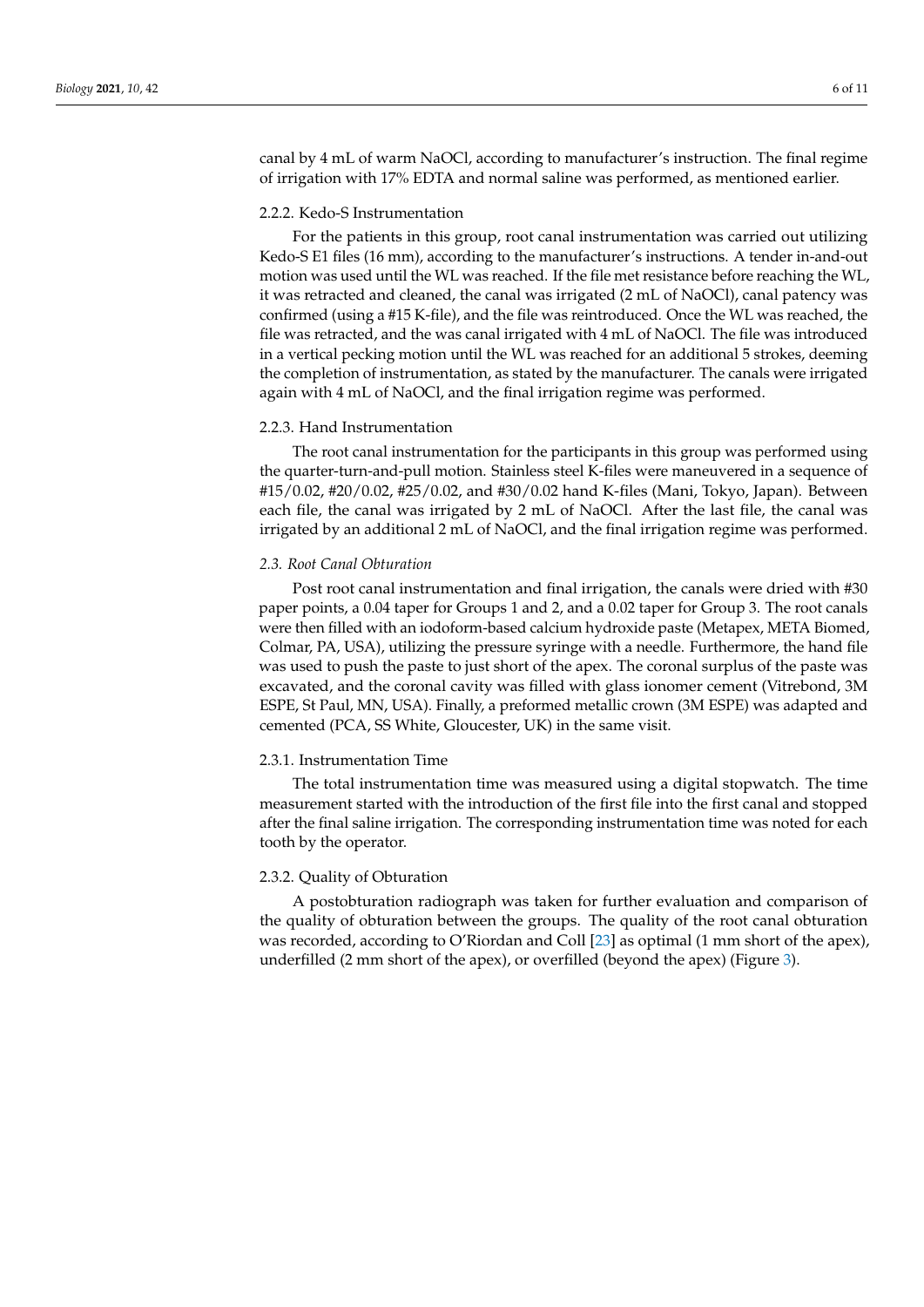

according to  $\mathcal{L}$  as optimal (23) as optimal (23) as optimal (23) as optimal (23) as optimal (23) as optimal (23) as optimal (23) as optimal (23) as optimal (23) as optimal (23) as optimal (23) as optimal (23) as  $\mathcal$ 

**Figure 3.** Representative radiographs for the quality of obturation.

# *2.4. Statistical Analysis*

Data were tabulated, and analysis was performed using one-way ANOVA to compare the instrumentation times between the three groups, followed by the application of Tukey's HSD test for a comparison between the groups. The quality of obturation of the 3 groups was assessed by application of a chi-square test. The SPSS v. 22 (IBM, Armonk, New York, NY, United States) statistical program was used to scrutinize the data.

## **3. Results**

The demographic data of the three groups are presented in Table 1. As the time data followed a normal distribution (Kolmogorov–Smirnov and Shapiro–Wilks tests), statistical analysis was performed by the application of the parametric method.

| Group of<br><b>Treatment</b> | Sample Size | Age Median<br>Y) | Gender<br>Male/Female | Number of<br><b>Teeth Treated</b><br>for Pulpectomy<br>#54-55-64-65-74-<br>75-84-85 |
|------------------------------|-------------|------------------|-----------------------|-------------------------------------------------------------------------------------|
| XP-endo Shaper               | 25          | 5.7              | 16/09                 | $4 - 3 - 4 - 4 - 4 - 1 - 4 - 1$                                                     |
| Kedo-S                       | 25          | 5.6              | 10/15                 | $4 - 3 - 4 - 4 - 4 - 1 - 4 - 1$                                                     |
| Hand K-files                 | 25          | 5.9              | 07/18                 | $4 - 3 - 4 - 4 - 4 - 1 - 4 - 1$                                                     |

**Table 1.** Demographic data and teeth enrolled in per group of treatment for the 3 groups.

# *3.1. Time Requited for Instrumentation*

The time required for the instrumentation of the primary teeth was 10.9  $(\pm 0.7)$ , 14.8  $(\pm 1.2)$ , and 19.9  $(\pm 1.0)$  min for the XP-endo Shaper, Kedo-S, and hand K-files, respectively. A significant difference was found between the groups  $(p < 0.0001; ANOVA)$ . Tukey's HSD test was further applied and indicated that XP-endo Shaper group was associated with a significantly smaller instrumentation time  $(p < 0.01)$ , differentiating it from the other groups (Table 2).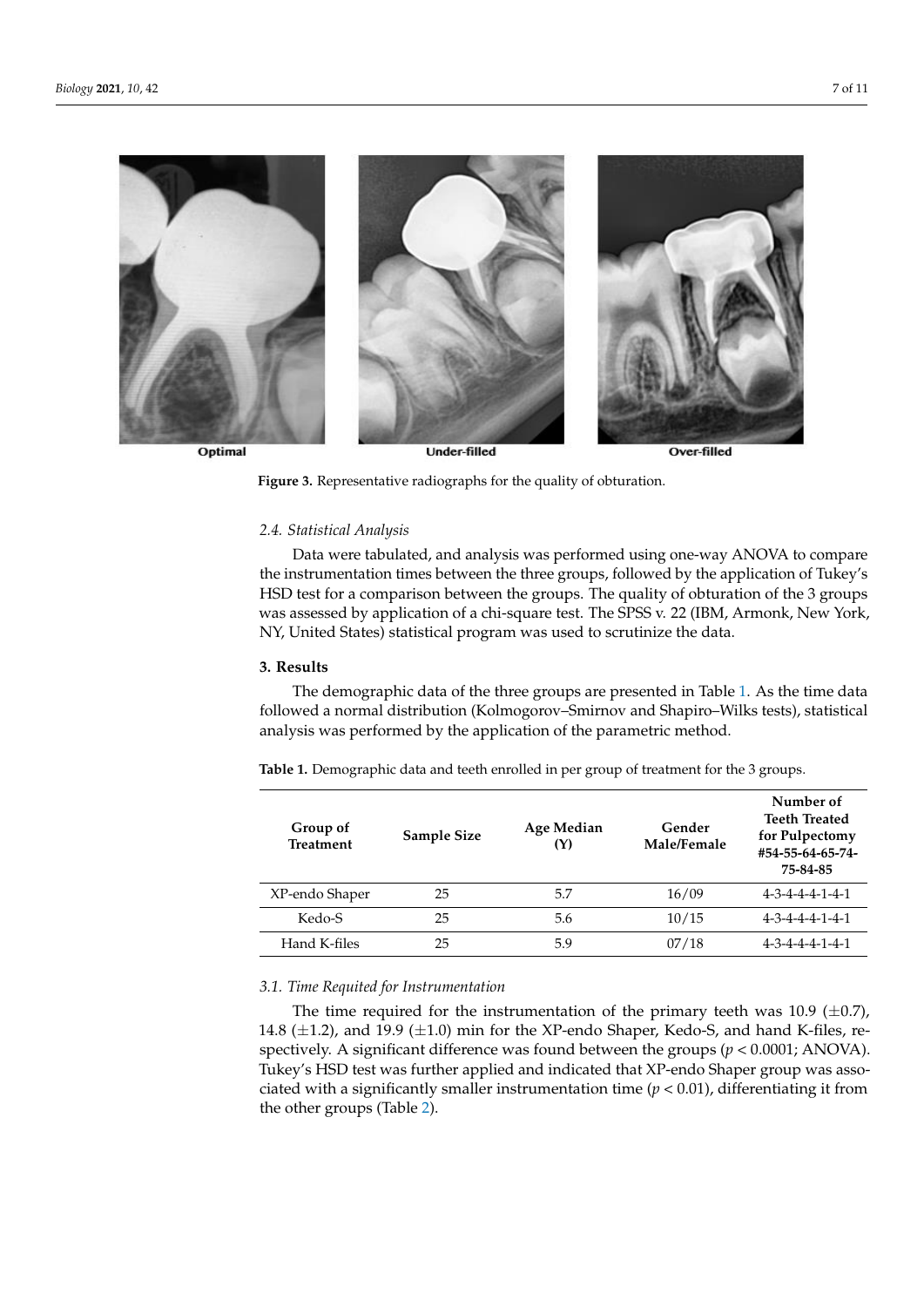| <b>Files</b>            | <b>Sample Size</b> | Mean $(\pm$ Standard<br>Deviation) | <b>Tukey HSD Test</b>   |
|-------------------------|--------------------|------------------------------------|-------------------------|
| XP-Endo Shaper<br>(XPS) | 25                 | 10.9 ( $\pm$ 0.7) <sup>a</sup>     | $\langle$ KS and HF     |
| Kedo-S (KS)             | 25                 | 14.8 $(\pm 1.2)^{b}$               | >XPS, <hf< td=""></hf<> |
| Hand K-files (HF)       | 25                 | 19.9 $(\pm 1.0)$ c                 | $>XPS$ and KS           |

**Table 2.** Instrumentation time (minutes).

Different superscript lower-case alphabets present significant differences after the application of one-way ANOVA (*p* < 0.0001). Superscript a, b, and c represent instrumentation time is ascending order from lowest to the highest time required.

#### *3.2. Quality of Obturation*

In the XP-endo Shaper group, 19 of the 25 teeth were optimally filled, 2 were underfilled, and 4 were overfilled. In the Kedo-S group, 15 of the 25 teeth were optimally filled, 3 were underfilled, and 7 were overfilled. Finally, in the hand K-file group, 12 of the 25 teeth, were optimally filled, 8 were underfilled, and 5 were overfilled. The results of the quality of obturation are presented in Table 3. The teeth treated with the XP-endo Shaper exhibited significantly better obturation results compared to the other groups ( $p < 0.01$ , Chi-square test).

**Table 3.** Quality of obturation.

| <b>Files</b>            | <b>Sample Size</b> | Optimal    | Underfilled | Overfilled |
|-------------------------|--------------------|------------|-------------|------------|
| XP-endo Shaper<br>(XPS) | 25                 | $19(76\%)$ | 2(8%)       | $4(16\%)$  |
| Kedo-S (KS)             | 25                 | $15(60\%)$ | $3(12\%)$   | 7(28%)     |
| Hand K-files<br>(HF)    | 25                 | 12(48%)    | 8(32%)      | $5(20\%)$  |

# **4. Discussion**

Pulpectomy is indicated for restorable, pulpally infected primary molars to preserve their function [4,5,8,9,12,13,17,23]. Meticulous chemomechanical preparation of the root canal and obturation with a resorbable biocompatible material until optimum length are essential to the success of a pulpectomy procedure [24].

Prolonged procedures may compromise the cooperation of the pediatric patient; therefore, there is a benefit in shortening the time required to perform the pulpectomy procedure, provided that the quality of the cleaning and obturation of the canals are not negatively affected.

Traditional root canal instrumentation using K-files is a prolonged procedure associated with other potential drawbacks. Ledging, canal transportation, and zipping of the apical foramen are among the major mishaps when using this method. Mechanized rotary NiTi files were introduced to avoid such mishaps and also to shorten the time required for canal instrumentation [4,24].

In the present study, the time required to complete the instrumentation of all three canals of primary molars with rotary files was shorter by 20% compared to hand instrumentation with K-files. Also, the root canal instrumentation was carried out 1 mm short of the WL, hence no damage was caused to the underlying permanent tooth buds. These results of the present study are in agreement with those of Ochoa-Romero et al. [24], who also reported the significant shortening of instrumentation time when rotary files were used in primary molars. Silva et al. [7] reported much shorter instrumentation times with both rotary and hand files (3.5 and 9.1 min, respectively); however, their study was conducted in vitro, which may explain the difference from the present study results.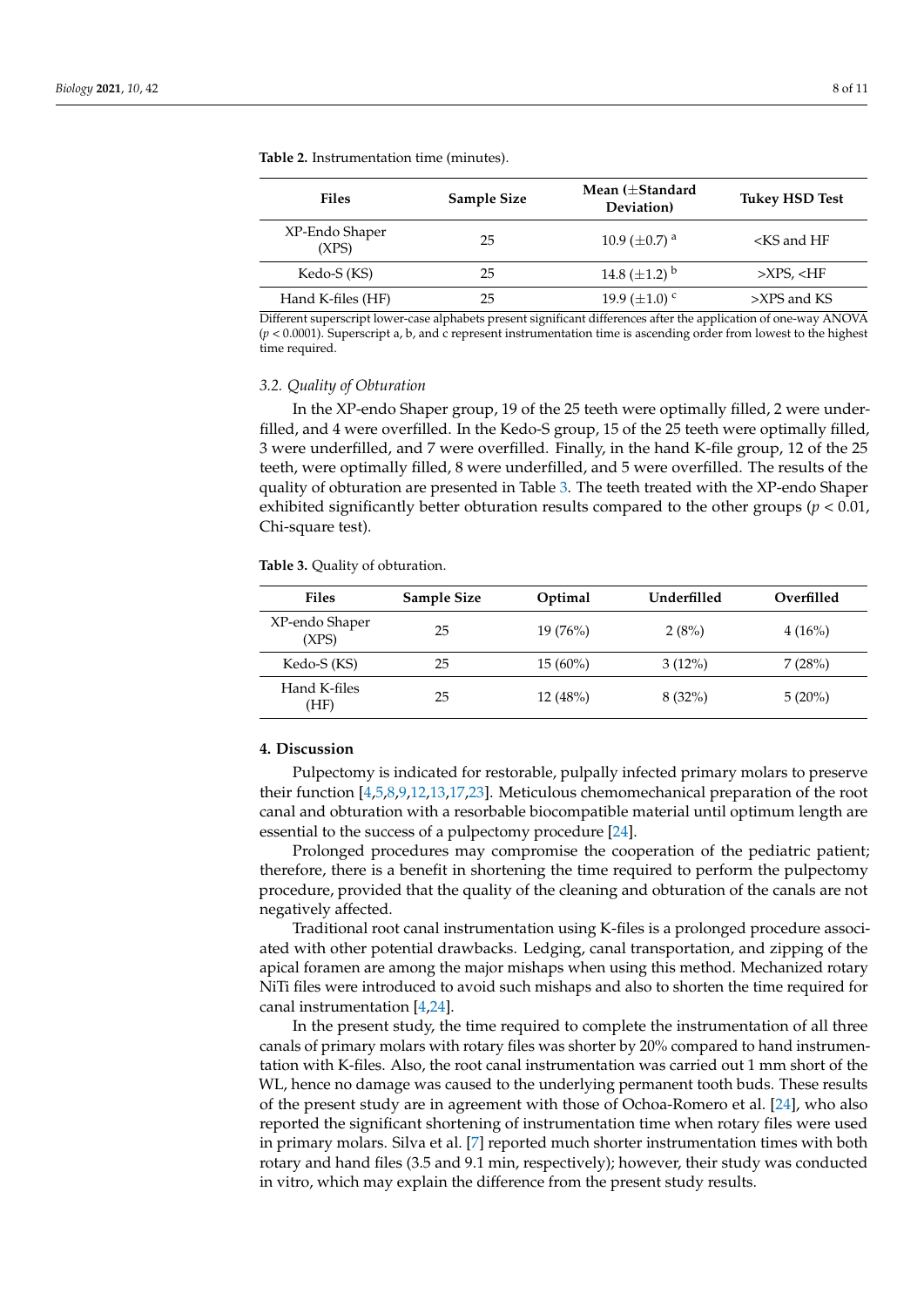The use of the new XP-endo Shaper files was associated with reduced time to complete the instrumentation of the three canals:  $10.9 \ (\pm 0.7)$  min compared to 14.8 ( $\pm 1.2$ ) and 19.9  $(\pm 1.0)$  min with Kedo-S rotary files and K-files, respectively. No previous report on clinical instrumentation time with the XP-endo Shaper in primary molars was found to date.

The adaptive XP-endo Shaper has been reported to have a totally different mode of action than rotary files. NiTi rotary files have improved flexibility, but they have a fixed shape and taper and are thus likely to produce a space that represents their shape. This may be effective in narrow canals with a circular cross-section, but in irregularly shaped and ribbon-shaped root canals, rotary files have proven less satisfying [14,25,26]. In such canals, instrumentation with rotary files may result in a circular preparation, leaving uninstrumented buccal and/or lingual recesses. The XP-endo Shaper, on the other hand, is a flexible, snake-like file that is likely to form a space representing the "envelope of motion" of the rotating file. This envelope of motion is flexible and may contract and expand, as required in a given canal, thus the XP-endo Shaper file may adapt itself to oval- and even ribbon-shaped canals [19,20,27], such as those often found in primary molars [28].

Evaluating the quality of obturation in the present study was limited to the method proposed by O'Riordan and Coll [22] and used the criteria of optimal (1 mm short of the apex), underfilled (2 mm short of the apex), or overfilled (beyond the apex). Obturation in the current study was carried out using Metapex, an iodoform-based calcium hydroxide cement. This cement possesses better resorbing ability and disinfectant properties compared to conventional zinc oxide eugenol cement. Additionally, it is resorbed by macrophages faster than the primary root [29]. This cement is advantageous, exhibiting no foreign body reaction when extruded into furcal or apical areas when used for obturation. There are no reports of any effect of the extruded Metapex on permanent tooth buds to date. It has also been observed that the extruded cement usually resorbs within 1–2 weeks [30]. The present finding that root canals instrumented with the XP-endo Shaper allowed a more frequent (76%) optimal obturation result, according to the above criteria, may be explained by previous ex vivo studies of this adaptive file. The ability of this file to adequately instrument and clean the canals of permanent teeth with an oval cross-section has been studied using microCT [20,27,31,32]. It has been demonstrated that the XP-endo Shaper resulted in better 3D instrumentation than rotary files, affecting a higher percentage of the root canal walls [20,27,31,32]. It could be that a cleaner canal, without debris remnants in its recesses, is easier to obturate with the method used in the present study.

The preservation of primary dentition is indispensable for children's oral and general health [33]. In addition, they act as innate space maintainers for permanent dentition [34]. They aid in mastication, the preservation of arch length, the prevention of abnormal tongue movements, and phonetics. Hence, salvaging a natural primary tooth, if possible, should always be of prime importance.

A limitation of the present study was that the quality of obturation was assessed only from 2D periapical radiographs. In a clinical study in children, this was the only possibility. It will be of interest to conduct an ex vivo study on extracted primary molars, similar to the present study, using microCT to evaluate the quality of obturation allowed by the three instrumentation methods, in a real, 3D manner. Nevertheless, such an investigation was beyond the scope of the present clinical trial.

# **5. Conclusions**

The use of adaptive XP-endo Shaper instrumentation resulted in faster instrumentation and better obturation quality compared to pediatric rotary files and manual instrumentation.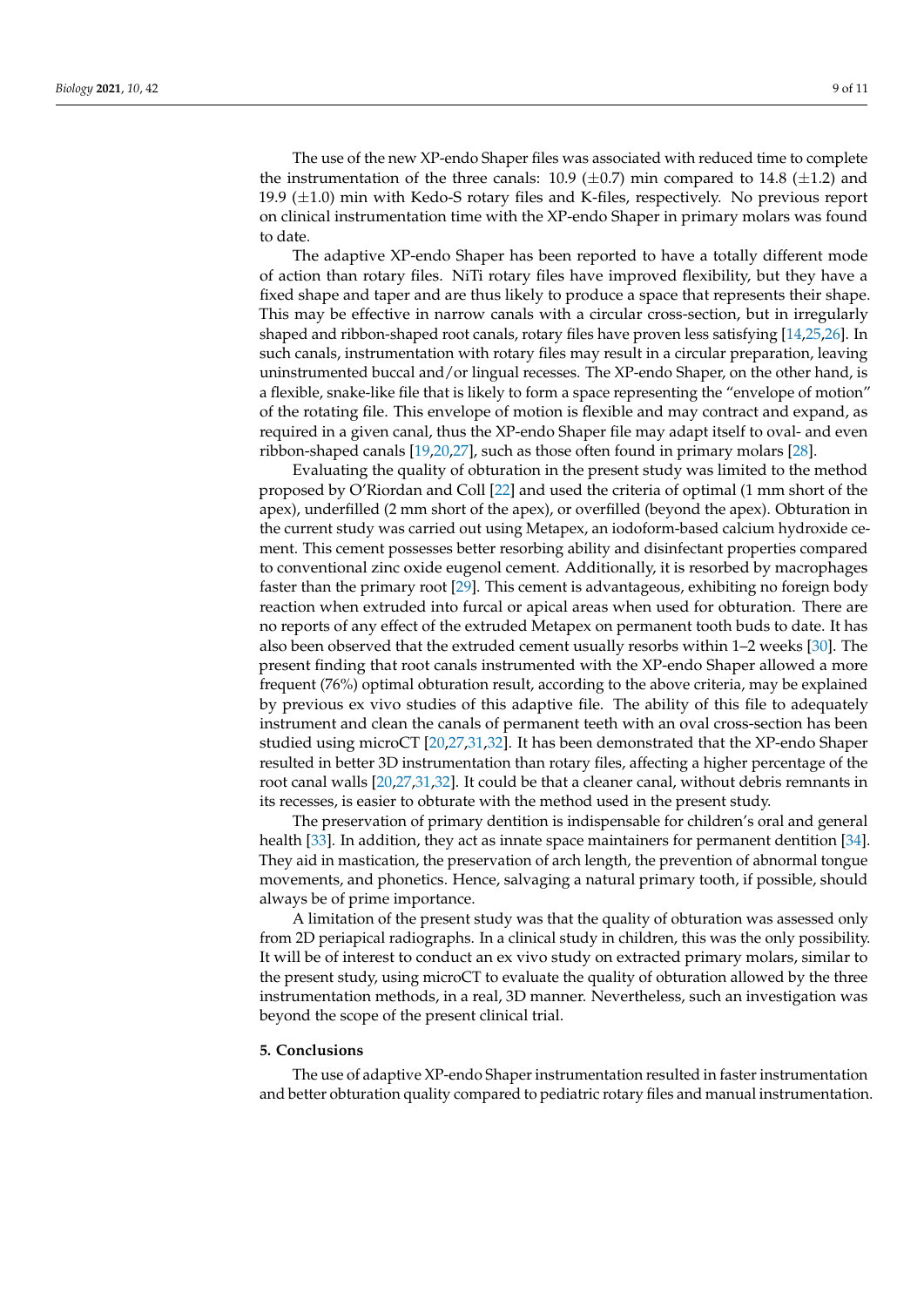**Author Contributions:** Conceptualization, B.A.P. and A.M.P.; methodology, B.A.P., A.M.P. and A.B.; software, A.M.P.; validation, D.A.W., A.K.R., A.M.L., Z.M. and A.K.; formal analysis, B.A.P. and A.M.P.; investigation, B.A.P.; resources, A.B.; data curation, B.A.P. and A.M.P.; writing—original draft preparation, A.M.P.; writing—review and editing, Z.M. and A.K.; supervision, A.M.P. and A.K.; project administration, B.A.P., A.M.P. and A.B. All authors have read and agreed to the published version of the manuscript.

**Funding:** This research received no external funding.

**Institutional Review Board Statement:** The study was conducted according to the guidelines of the Declaration of Helsinki, and approved by the Institutional Review Board of College of Dental Science and Hospital, Rau, Indore (CDSH/IEC/2018-2019/004 dated 31/12/2019).

**Informed Consent Statement:** Informed consent was obtained from the parents of all subjects involved in the study.

**Data Availability Statement:** The current manuscript has been registered with the Clinical Trial Registry of India (CTRI/2019/12/022370) and no other data sharing is not applicable to this article.

**Conflicts of Interest:** The authors declare no conflict of interest.

## **References**

- 1. Pinkham, J.R.; Casamassimo, P.S. *Pediatric Dentistry. Infancy through Adolescence*, 4th ed.; WB Saunders Co.: Philadelphia, PA, USA, 2005; p. 390.
- 2. George, S.; Anandaraj, S.; Issac, J.S.; John, S.A.; Harris, A. Rotary endodontics in primary teeth—A review. *Saudi Dent. J.* **2016**, *28*, 12–17. [CrossRef]
- 3. Kuo, C.; Wang, Y.; Chang, H.; Huang, G.; Lin, C.; Li, U.; Guo, M.K. Application of Ni-Ti rotary files for pulpectomy in primary molars. *J. Dent. Sci.* **2006**, *1*, 10–15.
- 4. Barr, E.S.; Kleier, D.J.; Barr, N.V. Use of nickel-titanium rotary files for root canal preparation in primary teeth. *Pediatr. Dent.* **2000**, *22*, 77–78. [PubMed]
- 5. Crespo, S.; Cortes, O.; Garcia, C.; Perez, L. Comparison between rotary and manual instrumentation in primary teeth. *J. Clin. Pediatr. Dent.* **2008**, *32*, 295–298. [CrossRef] [PubMed]
- 6. Hulsmann, M.; Schade, M.; Schäfers, F. A comparative study of root canal preparation with HERO 642 and Quantec SC rotary Ni-Ti instruments. *Int. Endod. J.* **2001**, *34*, 538–546. [CrossRef] [PubMed]
- 7. Silva, L.A.B.; Leonardo, M.R.; Nelson-Filho, P.; Tanomaru, J.M.G. Comparison of rotary and manual instrumentation techniques on cleaning capacity and instrumentation time in deciduous molars. *J. Dent. Child.* **2004**, *71*, 45–47.
- 8. Jeevanandan, G. Kedo-S paediatric rotary files for root canal preparation in primary teeth—Case report. *J. Clin. Diagn. Res.* **2017**, *11*, ZR03–ZR05. [CrossRef] [PubMed]
- 9. Nagaratna, P.J.; Shashikiran, N.D.; Subbareddy, V.V. In vitro comparison of Ni-Ti rotary instruments and stainless steel hand instruments in root canal preparations of primary and permanent molar. *J. Indian Soc. Pedod. Prev. Dent.* **2006**, *24*, 186–191.
- 10. Sleiman, F.; Abou-Jaoude, S.; Berberi, R. The use of the K3 orifice openers in primary teeth preparation. *Oral Health* **2007**, *97*, 17–18.
- 11. Azar, M.R.; Nikaein, A.; Safi, L. Comparison of the cleaning capacity of Mtwo and ProTaper rotary systems and manual instruments in primary teeth. *Dent. Res. J.* **2012**, *9*, 146–151. [CrossRef]
- 12. Kummer, T.R.; Calvo, M.C.; Cordeiro, M.M.R.; Vieira, R.D.S.; Rocha, M.J.D.C. Ex vivo study of manual and rotary instrumentation techniques in human primary teeth. *Oral Surg. Oral Med. Oral Pathol. Oral Radiol. Endod.* **2008**, *105*, e84–e92. [CrossRef] [PubMed]
- 13. Musale, P.K.; Mujawar, S.A.V. Evaluation of the efficacy of rotary vs. hand files in root canal preparation of primary teeth in vitro using CBCT. *Eur. Arch. Paediatr. Dent.* **2014**, *15*, 113–120. [CrossRef] [PubMed]
- 14. Metzger, Z. The self-adjusting file (SAF) system: An evidence-based update. *J. Conserv. Dent.* **2014**, *17*, 401–419. [CrossRef] [PubMed]
- 15. Drukteinis, S.; Balciuniene, I. A scanning electron microscopic study of debris and smear layer remaining following use of AET instruments and K-flexofiles. *Stomatolgia* **2006**, *8*, 70–75.
- 16. Jou, Y.T.; Karabucak, B.; Levin, J.; Liu, D. Endodontic working width: Current concepts and techniques. *Dent. Clin. N. Am.* **2004**, *48*, 323–335. [CrossRef]
- 17. Wang, Y.L.; Chang, H.H.; Kuo, C.I.; Chen, S.K.; Guo, M.K.; Huang, G.F.; Lin, C.P. A study on the root canal morphology of primary molars by high-resolution computed tomography. *J. Dent. Sci.* **2013**, *8*, 321–327. [CrossRef]
- 18. Carvalho, M.C.; Zuolo, M.L.; Arruda-Vasconcelos, R.; Marinho, A.C.S.; Louzada, L.M.; Francisco, P.A.; Pecorari, V.G.A.; Gomes, B.P.F.A. Effectiveness of XP-Endo Finisher in the reduction of bacterial load in oval-shaped root canals. *Braz. Oral Res.* **2019**, *33*, e021. [CrossRef]
- 19. Azim, A.A.; Piasecki, L.; Neto, U.X.D.S.; Cruz, A.T.G.; Azim, K.A. XP Shaper, a novel adaptive core rotary instrument: Micro– computed tomographic analysis of its shaping abilities. *J. Endod.* **2017**, *43*, 1532–1538. [CrossRef]